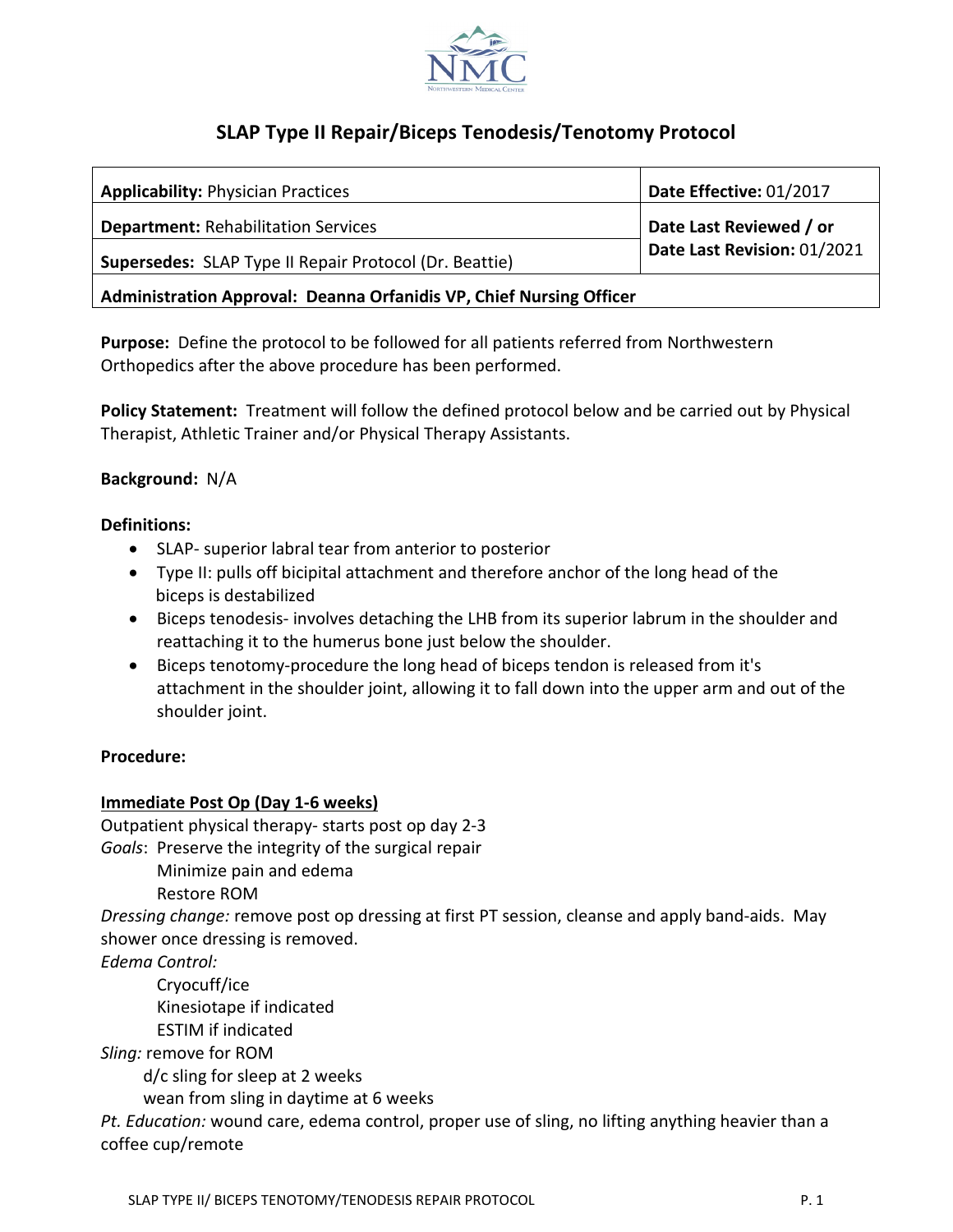

*Precautions:*

No resisted shoulder/elbow movement, no resisted forearm supination Do not push shoulder extension ROM

# *Suggested Exercises:*

Shoulder and elbow PROM all directions to tolerance- do not push shoulder extension AAROM/AROM- hand, wrist, elbow extension and neck

Elbow flexion AAROM progressing to AROM start gravity assisted and slowly progress to against gravity

Shoulder AAROM progressing to AROM start gravity assisted and progress to against gravity slowly

Begin hand gripping activities

Active and isometric scapular exercises in neutral

# *If Biceps Tenotomy/Tenodesis ONLY follow Immediate Post –op phase 0-6 weeks then progress as tolerated no further protocol or restrictions.*

### **INTERMEDIATE PHASE: Moderate Protection Phase (Weeks 6-14)**

*Goals:* Restore full ROM Preserve the integrity of the surgical repair Restore muscular strength and balance

#### **Weeks 6-10**

*Edema Control:*

Cryocuff/ice Kinesiotape if indicated ESTIM if indicated

#### *Suggested Exercises:*

Shoulder and elbow PROM all directions to tolerance Shoulder and elbow isometrics Shoulder and elbow resistive exercises starting with isometrics and slowly progressing to resistance with weights and or theraband Scapular strengthening and stabilization activities

### **Week 10-14**

#### *Suggested Exercises:*

Shoulder stretching to maximize ROM May initiate more aggressive strengthening as symptoms allow Initiate strengthening at various angels and patient specific functional strengthening Progress ER at 90 degrees Abduction (110-115 in throwing athletes) Progress ROM to functional demands (overhead athletes)

### **MINIMAL PROTECTION PHASE (Weeks 14-20)**

*Goals:* Maintain full ROM Improve muscular strength, power and endurance Gradually return to functional activities